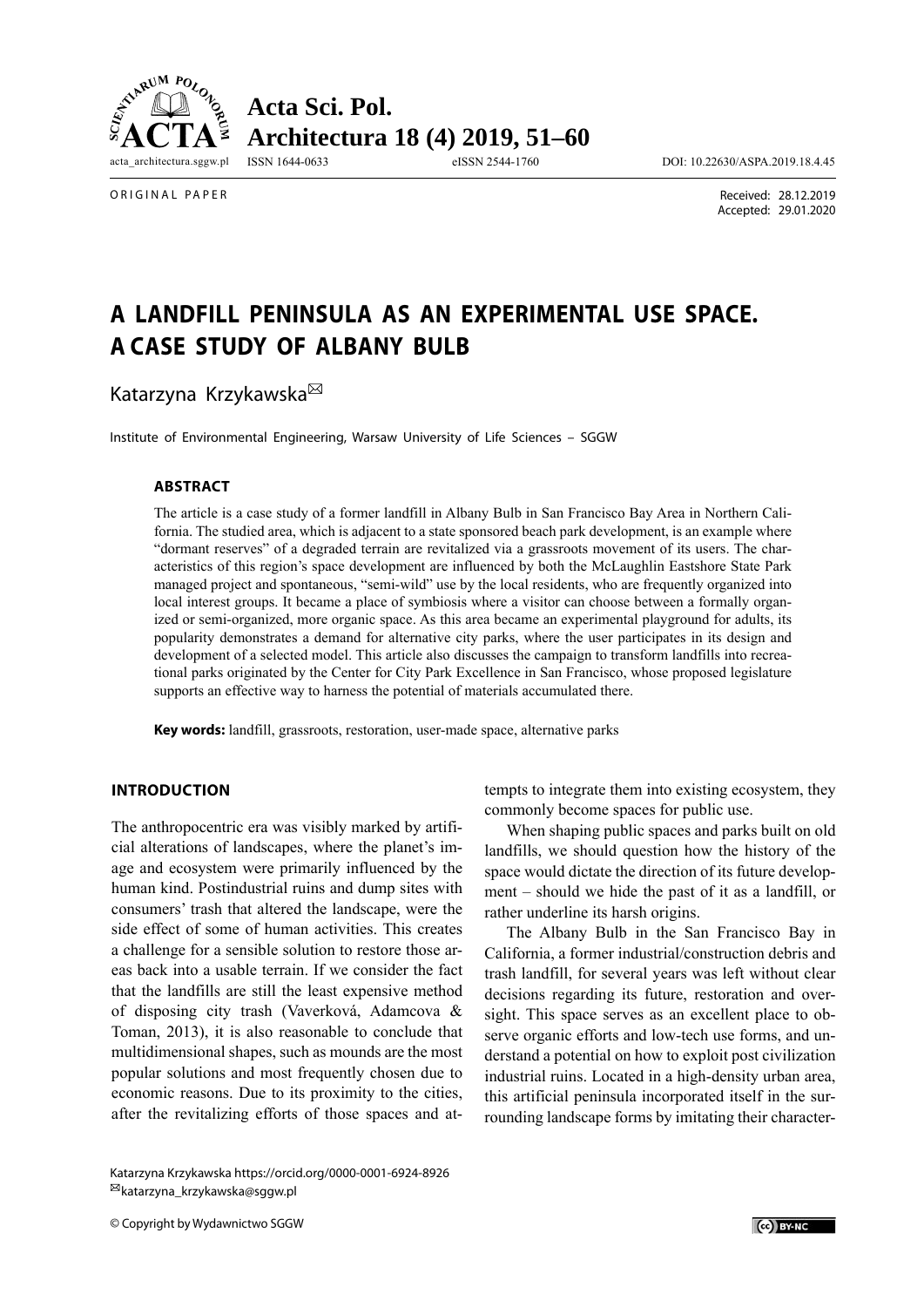istics with its shape and vegetation that adapted there. Part of the Albany Bulb, the redeveloped area is under the management of the McLaughlin Eastshore Park, and the more organic and underdeveloped terrain, at this point, is still left to the more spontaneous use and reshaping by its visitors. This allows a comparison of two almost opposite types of use and management styles in a relatively the same area that is visited by the same local residents. That fact helps to better test the expectations, needs and opinions of local residents about restorations of degraded areas, and which direction it should follow.

## **METHODS AND RESEARCH**

Research methods included: literature review about contemporary landfills, design strategies related to development of dumpsites and their conversion into recreational parks; studies of the Albany Bulb's history, cartography and its restoration, as well as public access projects; interviews with Susan Moffat from Love the Bulb – nonprofit organization.

An important part of the study was a review of both the user-made and state government sanctioned functional and spatial management of the terrain. During several onsite visits (from March 2018 to November 2019) analysis and documentation of architectural forms and art creations in the Albany Bulb were performed.

## **DEVELOPMENT OF LANDFILLS IN THE UNITED STATES**

Currently, the idea of transforming urban wastelands into the public parks is the most common and most likely, due to the following two reasons: (1) stabilizing the ground for a purpose of recreational activities is simpler and less expensive, as it does not require extensive architectural and engineering solutions, and (2) planting selected type of vegetation on an additionally placed layer of soil may assist in neutralizing the gases and toxins emanated from the unsuitable load. If the cost must be considered – former dumpsites' land is less expensive and frequently a local government would assist with the costs of such redevelopment. Still, the expense and associated efforts with project of that type are high. In 2017, Center for City Park Excellence (United States) estimated the average cost of redevelopment of former landfill at 300,000 USD per 0.4047 ha (Harnik, Taylor & Welle, 2006). The first two parks that were created over the former city dump sites in the United States were in the state of Washington: Rainier Playfield at the site of Rainier Dump in Seattle in the year of 1916, and Washington Park Arboretum at a 10 ha Miller Street Dump in 1935. The latest that type of park (890 ha), which is already partially open, is slated for completion in 2037 in the Fresh Kills Park at Staten Island (Lippard, 2016).

## **LOCAL PERSPECTIVE IN SAN FRANCISCO BAY AREA IN CALIFORNIA**

Coolidge (2013) points out that the area surrounding the city of San Francisco, as the most rapidly developing region of the West Coast during the mid-20<sup>th</sup> century, produced an enormous amount of trash, which remained in the region. It applies to a wide area of the city of San Francisco, where parts of it were constructed on successively expanded and reinforced terrain, such as Marina District or parts of its downtown, as well as in East Bay cities like Oakland, Berkeley and Richmond to an even a greater extent. Several hills around the San Francisco Bay are in fact a waste dump mounds reaching the heights of up to 61 m.

Since 2003, The Center for City Park Excellence (CCPE), a branch of San Francisco based Trust for Public Lands (TPL), has been conducting a research on urban green areas development and campaigning for transforming landfills into city parks. CCPE promotes a planned development of each of the landfills that incorporates utilization of the waste potential to generate revenue and subsequently supports the parks; for example, creating an infrastructure that would allow exploitation of the emitted gases from decomposing materials, as it is in a case of methane diversion from St. Jones Landfill in Portland, Oregon to a nearby cement factory.

According to the United States Environmental Protection Agency (EPA), 3,500 landfills were closed in the United States after 1991; the earlier figures are unknown. Since November 1991, several legislative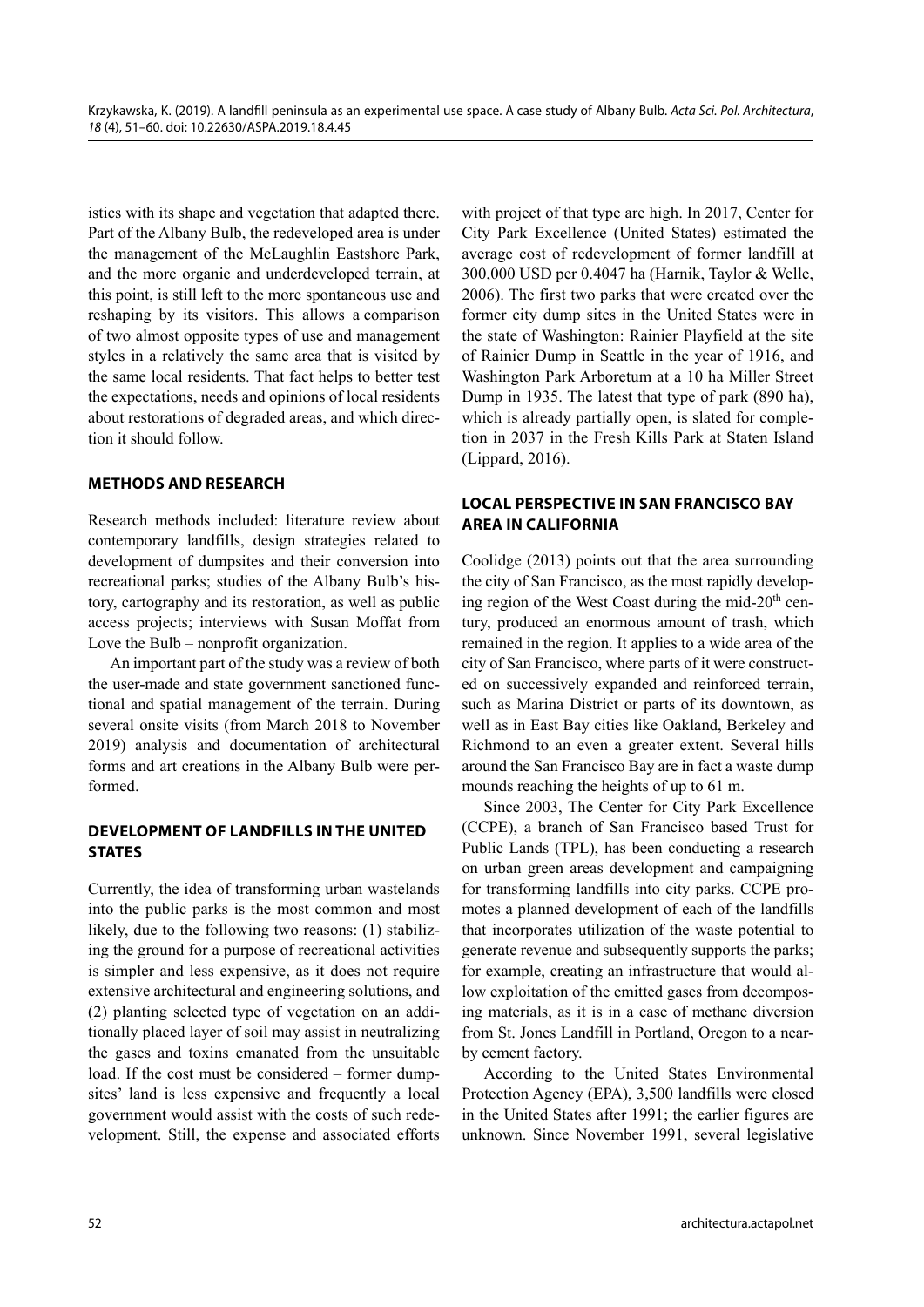measures were introduced to regulate how the landfills were constructed, which is enforced by the EPA:

- − landfill owner is responsible for placing layers of clay (45 cm) and "vegetated earthen material" (15 cm) within a 6-month period following the closure of the landfill to ensure prevention of water infiltration;
- a layer of stones or a synthetic material is required to prevent the animals from excavating the site;
- a ventilation system for emitted gasses has to be installed and a monitoring of ground water quality has to be performed for the following 30 years;
- in an instance of soil or ground water contamination, the owner is responsible for repair or decontamination of the site; this is supported by a federal law that allows to impose fines (Harnik et al., 2006).

According to Harnik et al. (2006), a specific plan that considers a long-term vision should be developed as a collaborative between environmental engineers, landscape architects and representatives from municipal landfills ahead of the first trash delivery to the waste site. The distance between the soil walls of waste storage cells is dependent on the planned future use of the area. This allows for a future creation of an adequate pipe system, infrastructure or sub-terrain structures that would effectively support the above the ground construction.

Currently, implemented regulatory requirements do not prevent other serious consequences, in particular in the case of older landfills, where there might not be a proper, formal or full documentation in existence to determine the risk level. The damage due to not following the established and recommended ecological norms and illegal storage of toxic materials are only apparent after several years. The most common issues are destabilization of grounds and toxic materials leakage.

As recent as in 2002, the information was disclosed that the toxins from the Marina in Berkeley (an old deposit of municipal waste that was transformed into a recreational area) leaked into the East Bay. In Cesar Chavez Park in Berkeley, the overgrowth of Ground Squirrels population became a problem: the rodents began to damage the waste cells that secured the municipal trash, consequently allowing the toxins to seep into the bay (Jakhia, 2014).

# **DESIGN STRATEGIES IN THE LANDFILLS AND POSTINDUSTRIAL SITES**

There are various opinions about the current urban landfills and their potential, which is dependent on the direction for their future. Lynch (1960) and Heidegger (1977) support the idea of defining wastelands as presumably valueless sites that retain their potential, while they are held unused without incurring any concurrent cost. Others view them as a never-ending toxic threat as a result of an inaction that has destroyed the environment for the years to come. Usually, the dilemma is whether to proceed, and then who and how. Majority of the projects are supported by the local governments or state initiatives. Various opinions on the transparency about the history of the space dictate the direction of the development – hiding the past of it as a dump site, or underline its harsh origins.

When describing restoration of industrial sites and landfills, de Solá-Morales Rubió (1995) points at a "weak design", suggesting utilization of existing materials and intricacies connecting the sites with the past usage. A valid example of such process is Nature Park Schöneberger Südgelände in Berlin designed by Planland/ÖkoCon, where the rail tracks were left next to the new transportation pathways. Duisburg-Nord Park project by Latz&Partner form 1991 is taking the idea even further by creating post-industrial romantic ruins, where the old steel mill buildings are integrated into the concept of a garden space and a place of various cultural events. Such an approach has several opponents, who criticize this lenient attitude to those postindustrial remnants, frequently resulting from unfortunate human activities that posed a threat to the environment, they are now transformed into objects that are somewhat glorifying their past. Such a screenplay approach to revitalization of the landscape was criticized by Czerniak and Herrington (Czerniak, 1998; Herrington, 2006), however, the new inhabitants and users of those landfills and postindustrial relics prefer such style that is in contrast with the dense urban fabric. Kullmann (2017) attributes the popularity of a former city dump in Albany Bulb, California, to its romantic charm of a wild place as in an "island of adventures," where one can avoid the routine and regulations of the nearby urban life.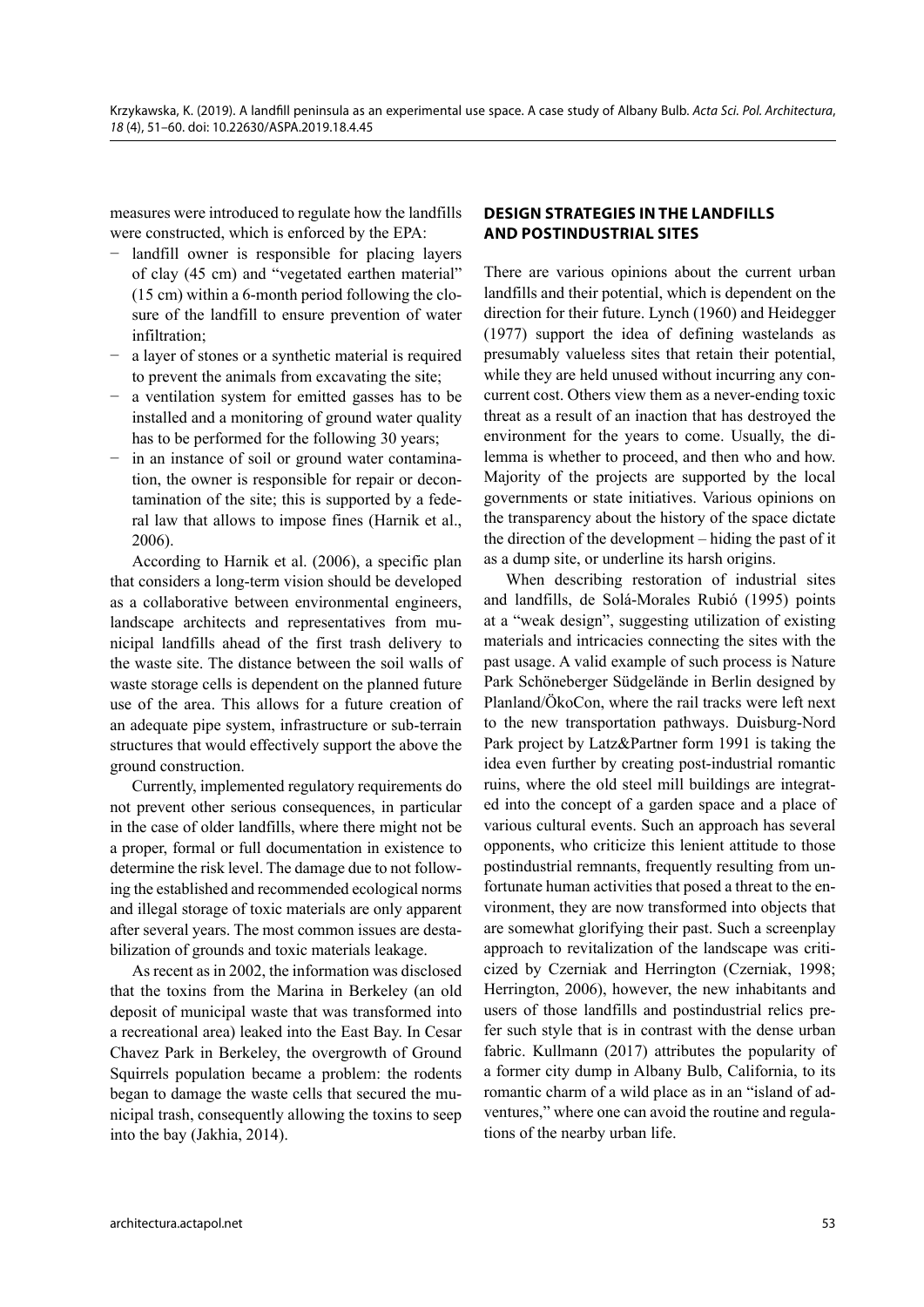## **A FORMER LANDFILL IN ALBANY BULB**

The area under the study is a former landfill: Albany Bulb. It is located in Northern California, on the eastern shore of San Francisco Bay (known as East Bay), where the Buchanan Street in Albany terminates by the coastline. The core part of this area is under administration of the City of Albany and the rest that includes the extensive land with its beachside, is under the management of East Bay Regional Park since 2002. This 12-hectare artificially formed, bulb-shaped peninsula formation that jets out into the bay towards the city of San Francisco, reminds other, much larger natural land formations in the bay, such as Marin Headlands or Tiburon Peninsula. It certainly incorporates itself well into the jugged shoreline of the East Bay that was affected by industrialization. Following Wowrzeczka's (2019) concept, Albany Bulb in California could be classified as an artificial form that imitates the nature, meaning, that it assumes the shapes of surrounding landscape.

Based on the type of debris deposited at Albany Bulb, it appears innocent in the context of other landfills in East Bay. The term debris rather than trash is more descriptive and closer to reality of the materials that formed the peninsula. The "body" of this creature was formed by deposits of various materials from the early sixties to 1983: construction and demolition debris, rocks, bricks, concrete slabs, asphalt, rebar, steel, rubber, clay and landscaping or garden waste. In the 1970s, the City of Albany supervised this project (Rimov, 1969) and it resulted in creation of a bulb-shaped formation that could be divided into three parts: an uneven, oval form (called Bulb), a leveled off, higher grounds (called Plateau), and a narrow connection (called Neck – Fig. 1). Subsequently, the entire peninsula took on the moniker the Bulb. In the mid-1980s, the Bulb, due to the protest by nearby residents, was closed off for the next wave of dumping and ultimately, it became an unrealized investment.

During the next 10 years, beside some small fires due to the aggregation of methane, no major issues were noted in this area due to old debris. Large blocks of concrete started to erode partially, the colored metal parts that were protruding from the ground and objects suitable for sale were dug out by entrepreneurial citizens. Under the influence of a mild, warm climate with frequently occurring fog, the area at large was soon



Fig. 1. Southern shoreline of Albany's "Neck" with rock reinforcements. At the end of the asphalt road McLaughlin Eastshore State Park oversight ends (photo by K. Apolinarski, 2019)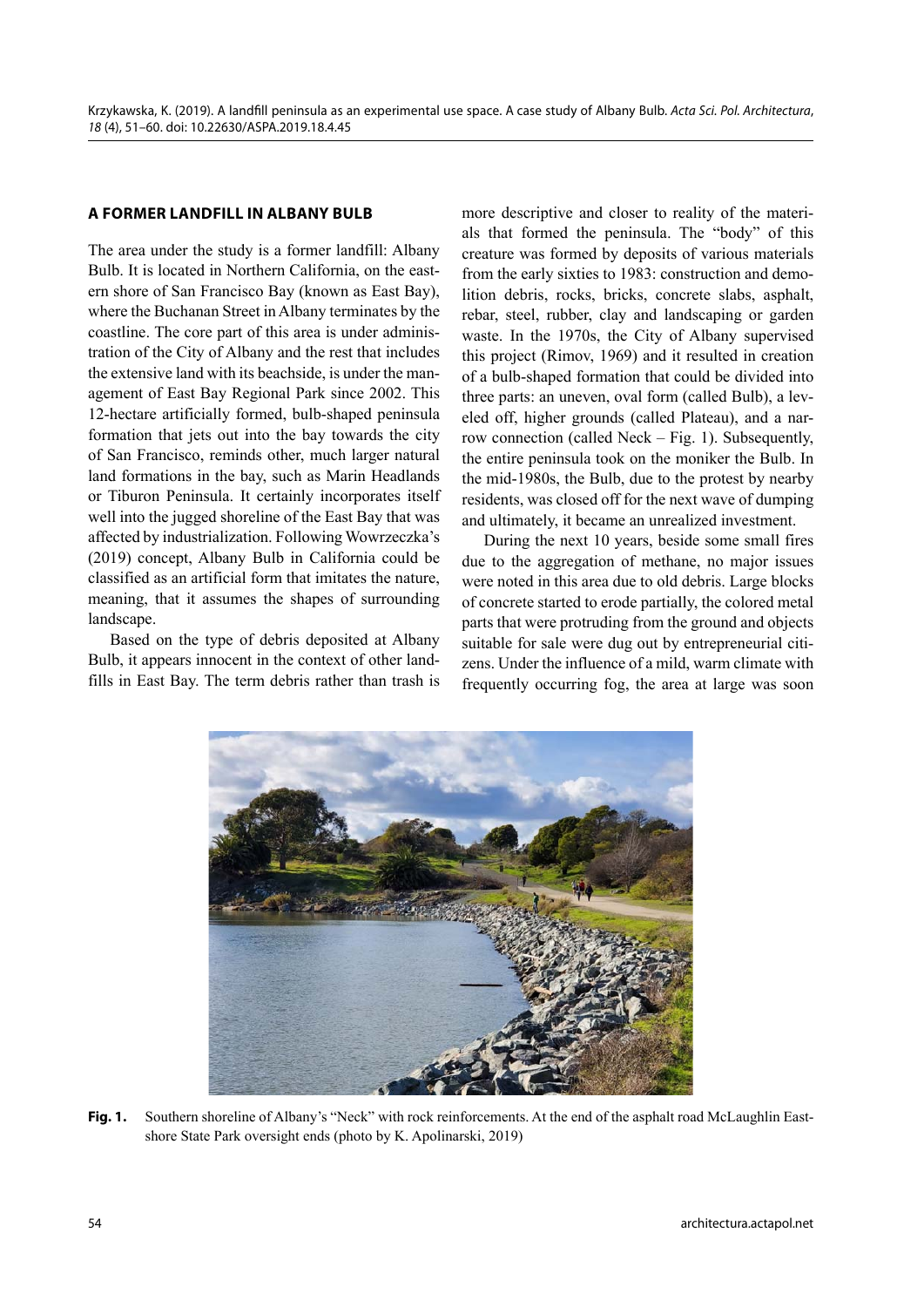covered with a patina of vegetation. Due its attractive views and relative uniqueness of nature (rare breeds of birds that inhabited the marshes, habitat of burrowing owl), part of the peninsula was incorporated into the Eastshore State Park, which has recently become the McLaughlin Park. In the early 1990s, the vegetation flourished so well the it formed a natural shield from wind for the neighboring areas and allowed for basic shelter, which resulted in a gradual inhabitation by homeless. Under the pressure of local residents and organizations, such as the Sierra Club and Citizens for Eastshore Parks, City of Albany evicted the squatters with use of incentives in 2014 first and subsequently use of force by the local police squads in 2015 (Moffat, 2015).

From 2008 to 2010, social studies were conducted that aimed at defining preferences of city of Albany citizens in regards to the plans for Albany's shoreline redevelopment, which included the Bulb. Fern Tiger Associates, who conducted the studies, concluded that 62% of the residents supported an expansion of the park areas with an additional development to increase the access to the shoreline. Another preference was to connect it with the neighboring Golden Gate Fields (former horse racetrack), existing parking area and Eastshore State Park. At the same time, 80% of respondents expressed interest in an idea to build a hotel at the site with some type of additional commercial development, which would have a positive impact on the city tax base and its budget. In 2012, East Bay Regional Park District commissioned Questa Engineering Corporation to conduct a beach restoration project. This revitalization project plan was open to the public for comments and review from July 11 to November 5. The input contained 14 comments from public, state, regional and non-profit entities and 17 letters from companies and private persons (Questa, 2012a).

The variety, as well as the general profile of this former landfill users and the additional variability in their interests is best characterized by a list of nonprofit organizations, which placed their interests and activities in this area. Some of the organizations that represented their interests at the hearings were Sierra Club San Francisco; Sustainability, Parks, Recycling and Wildlife Legal Defense Fund; Citizens for East Shore Parks; Jewish Youth for Community Action; Albany Landfill Dog Owners Group; Point Isabel Dog Owners Association; and Golden Gate Audubon Society.

One of the reasons behind Albany Bulb's popularity among the local residents is its nature, which makes an impression of being relatively "wild". Over the past few decades, various plants started to grow there due to several forces of nature and human hands. Among the most popular were acacia, eucalyptus and date trees, which are in a mature form now. From the brushes that covered the construction rubbles and debris, among the visitors' favorites are Himalayan blueberries, wild anise and a variety of grasses and flowers. According to the research conducted by Chu (2009), this area became a habitat for plants of which 65% are not native to this region of California. Some of the reasons could be the fact that those "foreign" species had developed a greater adaptability, some of them were possibly left there as a part of a landscaping waste that was deposited, and some could have been planted by people who intermittently inhabited or visited this unregulated area since 1995. Among many of the animals that began to inhabit this area, the most significant are about 175 land and water bird species. Rodents, in particular the ground squirrel, adapted at the Bulb quite well, but snakes could also be seen. Among the animal visitors, dogs are the most frequent and they make a natural connection between "wild" Bulb and the civilization.

# **ALBANY BULB – STATE PARK AND EXPERIMENTAL ADULT PLAYGROUND**

The location of Albany Bulb in itself creates a feeling of duality of this place that is suspended between the industrial fabric of the city and the nature. A primary view from the northern shoreline is of wetlands with rare plants and various species of birds; in the background, a landscape transformed by industrialization. Towards the south and south-west, downtown of San Francisco with its landmark skyscrapers, Bay Bridge and city of Berkley are seen. Veering more towards the west, Golden Gate Bridge is visible in its entirety. Therefore, the view in itself draws people to this area. When adding the value of an opportunity for much less restrictive behavior due to limited administrative oversight and lack of effective policing, an attractive and rare situational composition is achieved (Fig. 2).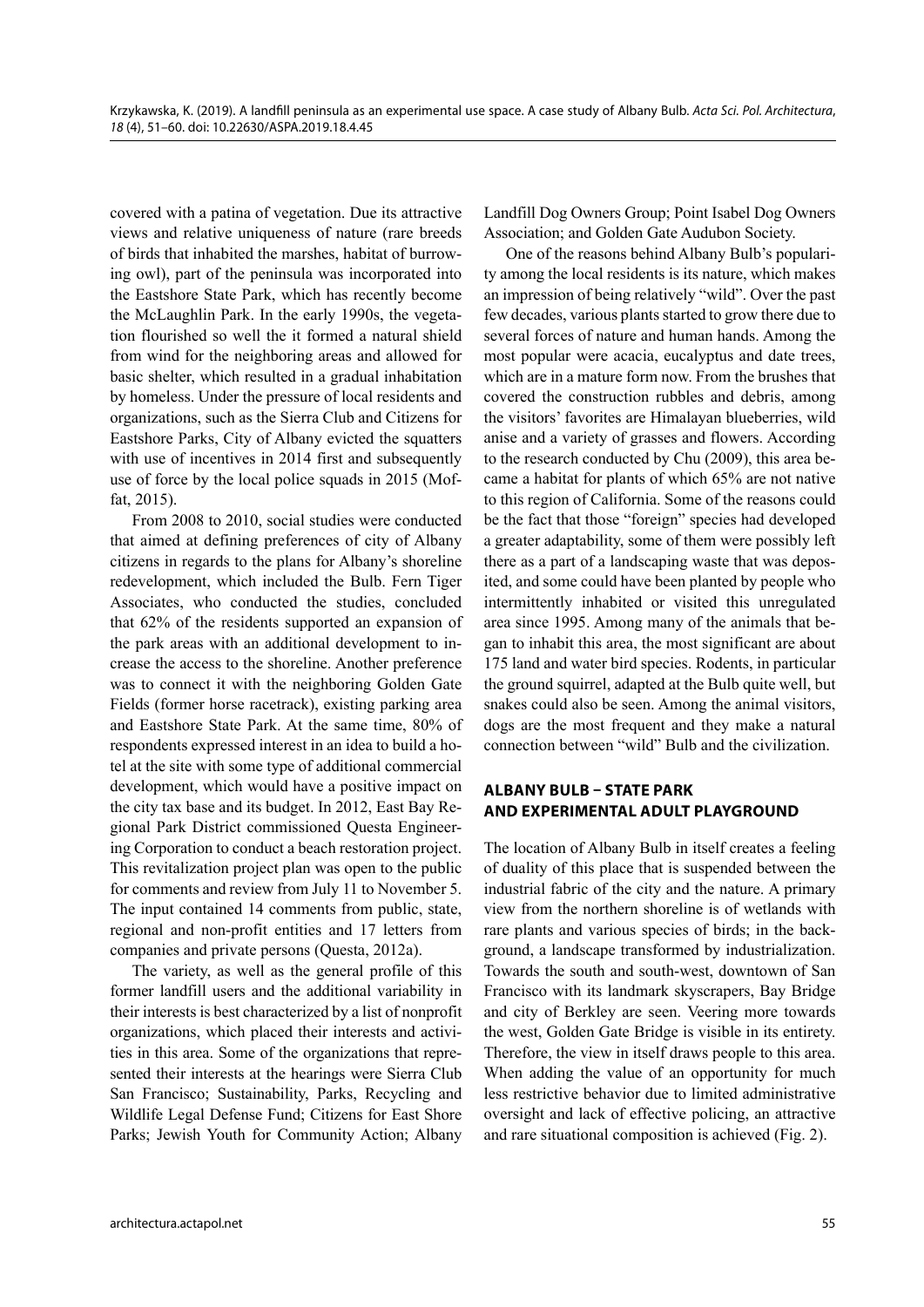Krzykawska, K. (2019). A landfill peninsula as an experimental use space. A case study of Albany Bulb. Acta Sci. Pol. Architectura, 18 (4), 51–60. doi: 10.22630/ASPA.2019.18.4.45



**Fig. 2.** Dragon sculpture made of local materials. San Francisco office buildings' silhouettes in the background (photo by K. Apolinarski, 2019).

Artificially created Albany Bulb peninsula is divided into two zones: area developed by the State of California and under its management, and "semi- -wild" terrain, where the visitors are its designers and developers (Fig. 3). Organization of space, assigning it a function and adding architectural elements according to the needs are noticeable in both of the areas. From the McLaughlin State Park perspective, environmental



**Fig. 3.** Map of Albany Bulb. McLaughlin Eastshore State Park's area shaded in dark gray (photo by K. Apolinarski, 2019)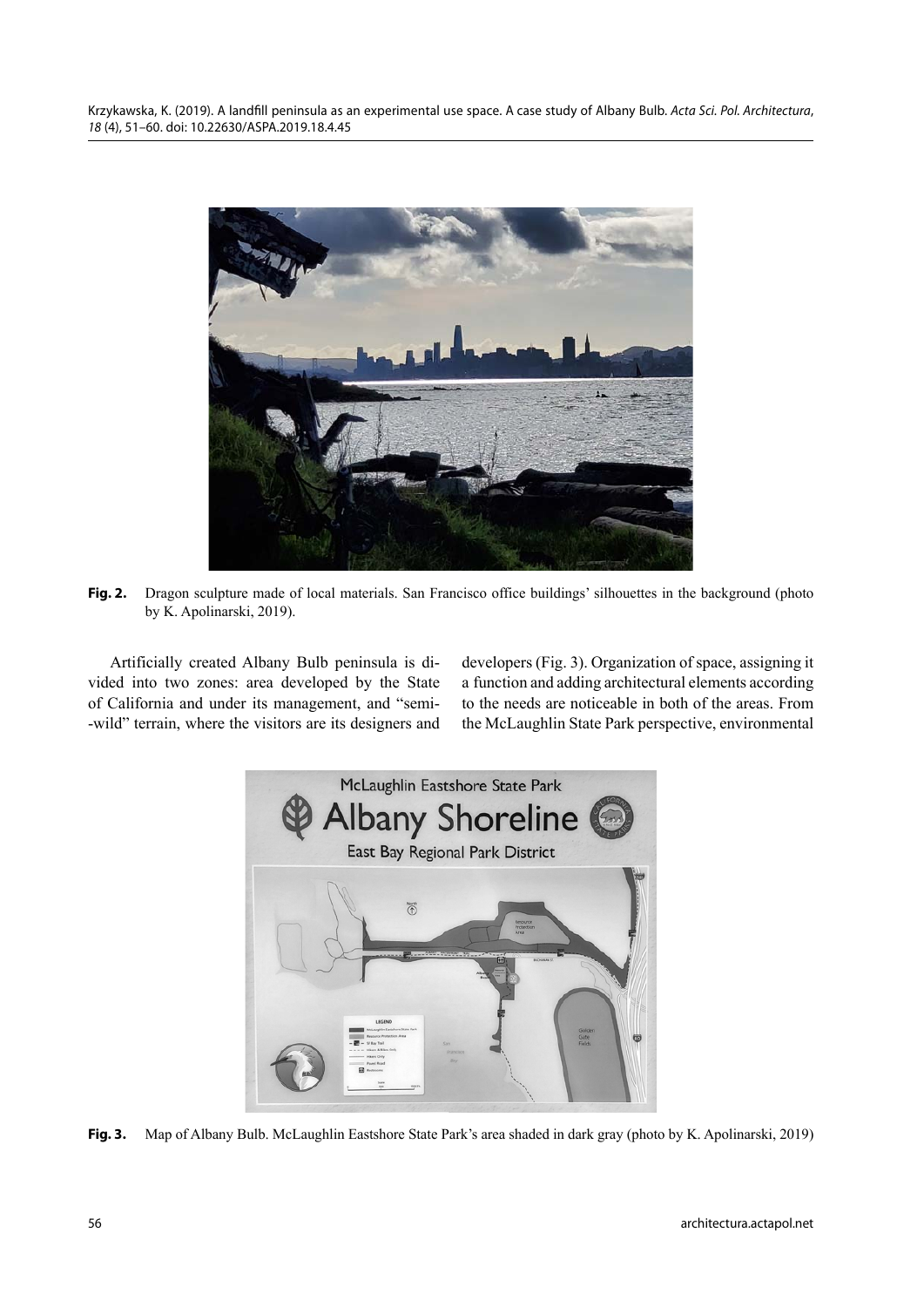protection and safety are the priorities. The remainder of The Bulb, the less controlled one, is governed more by the idea of experimenting with the "wilder space" for the temporary needs of its designers. Contrary to the McLaughlin State Park's approach, here the idea of functionality is not connected to the place or an object, but merely a suggestion that is open to interpretation. Park's borders and its rules are clearly defined. In the Bulb, visitors select their paths based on their spontaneous choices, they may chose ones that have a destination or those which suddenly end (Kullman, 2017).

The entire area of the Albany Bulb, shows signs of years of use and recreational exploitation – it spontaneously adapted to the needs of the local or regional residents, who began to use this area for diverse forms of recreation, respite and art creativity, dog owners, nature lovers and many others who were taken by the wildness and beauty of such a place and wanted to leave their mark there. In this regard, the Bulb is an enormous experiment in grassroots movement in organizing and revitalizing a destroyed space. All along, the development of this place was a convergence of a classical approach to restoring a former landfill into a park-like order with an idea of a "weak" design, that supported directed this area into a space of free creativity.

# **"ROMANTIC" BULB: SPONTANEOUS ARCHITECTURAL FORMS AND ART**

Albany Bulb as a giant industrial and construction debris waste site served as a source for free building materials to the local community. Large amount of those materials was removed by squatters and used to build shelters or simply were sold to others. To this date, there is still an evidence of some remnants of local "construction" from the past: "flooring" created out of laid out bricks, where people put up tents and shacks, built their makeshift places for cooking, as well as for entertainment or education (informal society residing at The Bulb created a simple library that was open to all). Among other, a study of this area was conducted by an interdisciplinary group comprised of students and scientists from Global Urban Humanities at University of California in Berkeley. During the three-year-long study, archeologists, landscape architects and historians mapped the terrain, inventoried and named the locations of the shelters, materials available and utilized, plants, objects of spontaneous art, etc., hence, creating a collection of information titled "Atlas of the Albany Bulb" (Moffat, 2015).

Several purely architectural structures are in existence in the Bulb, with the most recognizable being: (1) Amphitheater – adapted for meetings of larger groups, small dance performances or occasional theatrical works, (2) Mad Marc Castle, and (3) a structure in the Amphitheater, that reminds a Land Art form – a central, stone structure/composition in a circular arrangement that is called Labyrinth. In addition, several examples of spontaneously built small architecture are placed in the area: benches (Fig. 4), sitting places (Fig. 5), stairways, swings, etc. All of these structures are located in places based on a practical approach to its function, such as locating a sitting place that is in an area shielded from the wind, as it indicates an understanding of the value of each of those locations. From some of the benches, there are expansive views of the bay, downtown San Francisco or the Golden Gate Bridge, which denotes a landscape sensitivity and spontaneity of its creators.

As a grassroots movement, dictated not by a practicality anymore, but by a need to express itself and by a core trait of human creativity, art appears quite commonly at Albany Bulb. The most profound and spectacular objects are the large-scale sculptures created from the materials procured from this actual landfill. Few of them have recognizable authors, such as Osha Neumann and Jason DeAntonis, who created the well-known Beseeching Woman (Fig. 6) and other large sitting and standing nearby figures. Many of the sculptures remain anonymous.

The area that is covered with concrete slabs or blocks became a paradise for graffiti lovers and creators. During each visit to The Bulb, new graffiti works can be found, which are a testament to the constant human need to create.

Susan Moffat, researcher, aficionado and an animator of the culture at the Albany Bulb, created a nonprofit organization called Love the Bulb. The organization supports grassroots as well as organized creativity movements, builds a discussion platform about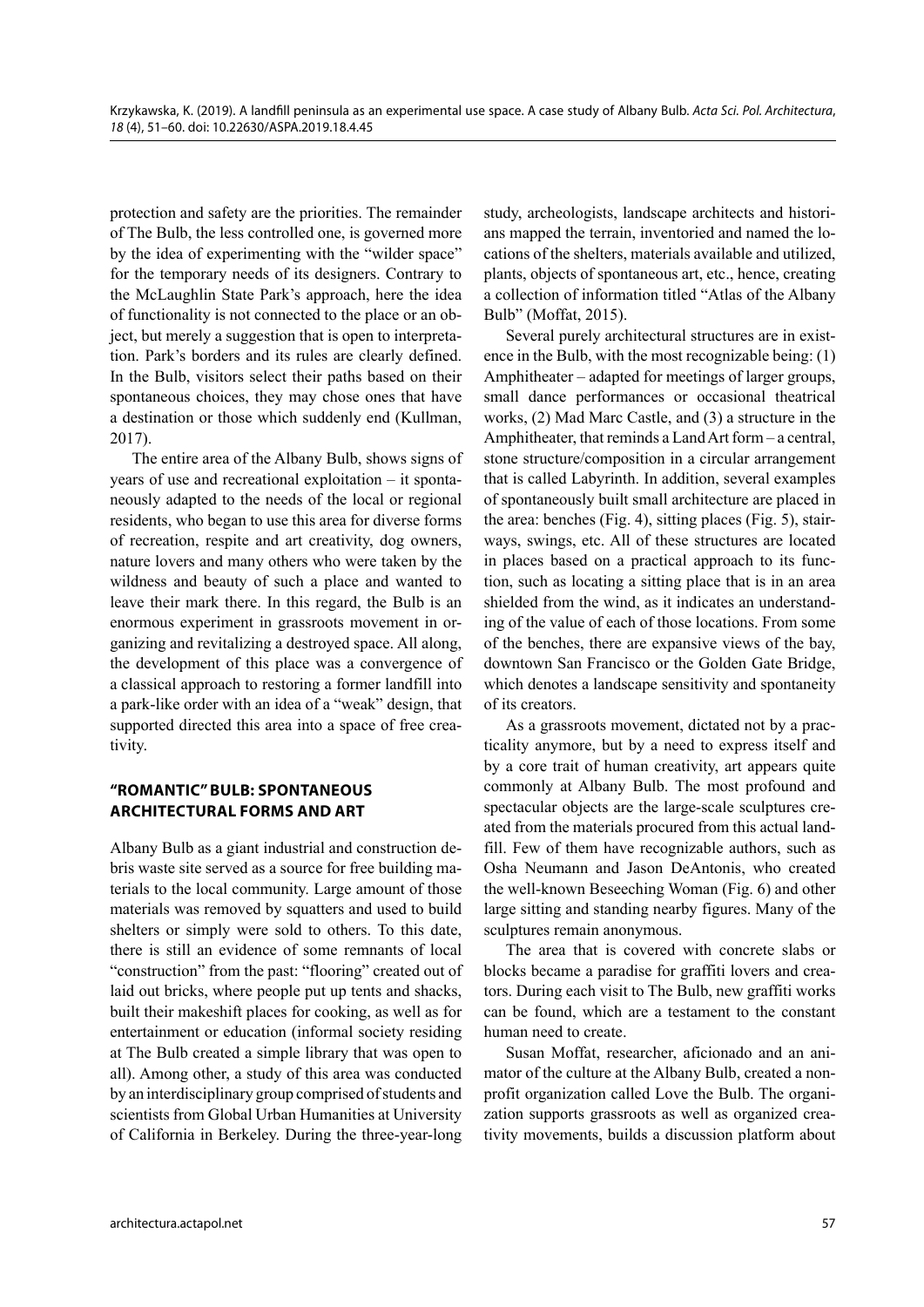Krzykawska, K. (2019). A landfill peninsula as an experimental use space. A case study of Albany Bulb. Acta Sci. Pol. Architectura, 18 (4), 51–60. doi: 10.22630/ASPA.2019.18.4.45



**Fig. 4.** Bench created by visitors from wood found at Albany Bulb (fot. K. Apolinarski, 2019)



**Fig. 5.** Park's small architecture forms built in fall 2019 (photo by K. Apolinarski, 2019)



Fig. 6. The Bulb's gallery area with large sculptures. Beseeching Woman by Osha Neumann and Jason DeAntonis (fot. K. Apolinarski, 2019)

urban planning, ecology and ethics. Moffat organizes the Bulbfest Art and Dance Festival, with an ambition to become an ongoing cyclical event, which promotes ephemeral creativity in this strange, reclaimed for culture place (Fig. 7).

## **SENSIBLE PARK: LONG-TERM PLANNING AND SAFETY**

East Bay Regional Park District (EBRPD) in the Albany Bulb peninsula currently manages the Beach, Neck and Plateau, as part of McLaughlin Eastshore State



**Fig. 7.** The Bulb area. An artist creates an art form for Bulbfest Art Festival (2018). In the background is Golden Gate Bridge (photo by K. Apolinarski, 2019)

Park. Mostly, a division between two types of development is visible: park-like restorative and structural work within the state park and grassroots development of the core area of the Bulb. The city of Albany has plans to prepare the Bulb for transition to management under EBRPD, however, there are many opponents. The presence of a state park on the site of a former landfill ensures safety, protection of the environment, relatively stable budgetary support and involvement of the local community in the long-term planning. The park's infrastructure improves accessibility to the entire area. According to the official plans (Questa,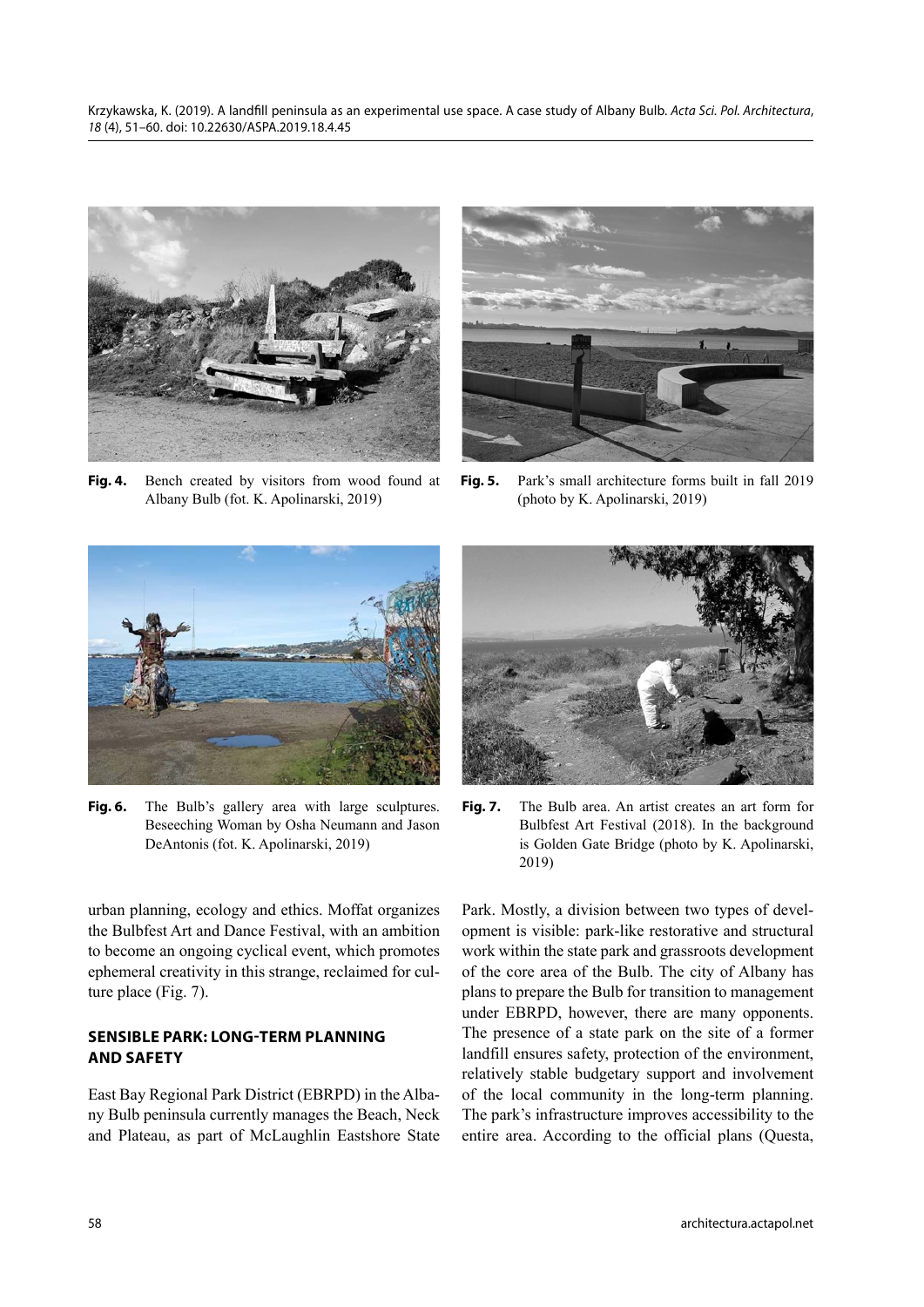2012b; East Bay Regional Park District, 2017) the key components were:

- − Infrastructure: prevent polluted urban runoff from entering San Francisco Bay through "rain garden" drainage features; replace asphalt (64% reduction) with natural landscaping and expanded dune area; construct drought tolerant landscaping to eliminate need for permanent irrigation.
- − Climate Change: address beach erosion and prolong life of the sandy beach and dunes; address existing flooding at the park entrance; construct parking, dunes and site furnishings to withstand 2050 sea level rise projections.
- Bay Trail: connect the Bay Trail between Buchanan Street and Gilman Street, cliff face crossing over Fleming Point via a retaining wall and bridge structures; provide overlooks and elevated panoramic views of San Francisco Bay.
- − Habitat Restoration: restore and expand dunes and seasonal wetlands  $($   $\sim$  0.4047 ha), establish native dune and wetland plants, provide interpretive and educational opportunities to interpret natural resources.
- − Parking: 20-car lot with non-motorized watercraft drop-off.
- Furnishings: construct restrooms, picnic tables, seating (Fig. 5), environmental education panels, bike racks, and overlook (East Bay Regional Park District, 2018).

## **SUMMARY AND DISCUSSION**

Current use and development of the entire peninsula demonstrates a positive symbiosis between the areas under the state park's management and "semi-wild" areas of the Bulb that were spontaneously developed by its users. Both areas are popular and complement each other and are used alternately.

Architectural structures and examples of small architecture demonstrate a human natural ability to adapt the environment to their needs, organize space and give them a function. Utilization of deposited materials, such as structures, trash, and landscape in itself, shows that recycling in broader terms just might be a never-ending process of land restoration, materials reclamation and revitalization, which when coupled with today's technology, may shape our philosophy on diminishing exploitation of new natural resources and direct ourselves more towards formerly used materials and seemingly unusable lands. Albany Bulb and associated with it grassroots social, ecological and cultural movements and organizations, teach us that a place which was created from byproducts of civilization, consumption and industry, may just become an educational example of how it results in changes in environment based on irresponsible human activity. Value of the nature and landscape of this place that was noticed by its visitors and users also led to a state and city protection of its most treasured areas. Grassroots ("romantic") and state (sensible) efforts to develop the space both infiltrate and complement each other at the same time, creating a comprehensive offer for local residents that became so much more than the one of a conventional city park.

This area of a former landfill was transformed in a natural way into an experimental, democratic and public space. Despite the visible differences between the needs and opinions of its users, Albany Bulb gives and advise and manages to bear those differences. According to Moffat (2016), "this place has a lot dysfunctionality, but also has a vitality, which can be envied by various professionally designed spaces.".

#### **REFERENCES**

- Chu, A. (2009). *Surveying Diversity and Distribution of Non-native Plants at the Albany Bulb*. Retrieved from: https://nature.berkeley.edu/classes/es196/projects/ 2009final/ChuA\_2009.pdf [accessed: 14-11-2019].
- Coolidge, M. (2013). *Around the Bay: Man-Made Sites of Interest in the San Francisco Bay Region*. New York: Blast Books.
- Czerniak, J. (1998). Challenging the Pictorial: Recent Landscape Practice. *Assemblage*, *34*, 110–120.
- de Solá-Morales Rubió, I. (1995). Terrain Vague. In C. Davidson (Ed.), *Anyplace* (pp. 118–123). Cambridge MA: MIT Press.
- East Bay Regional Park District (2017). *Albany Beach Restoration and Public Access Project. Phases 2&3*. Retrieved from: https://bcdc.ca.gov/cm/2017/ 1005AlbanyBeachExhibits.pdf [accessed: 10-12-2019].
- East Bay Regional Park District (2018). *Albany Beach Restoration and Public Access Project*. *Project Information.* Retrieved from: https://www.ebparks.org/civicax/file-